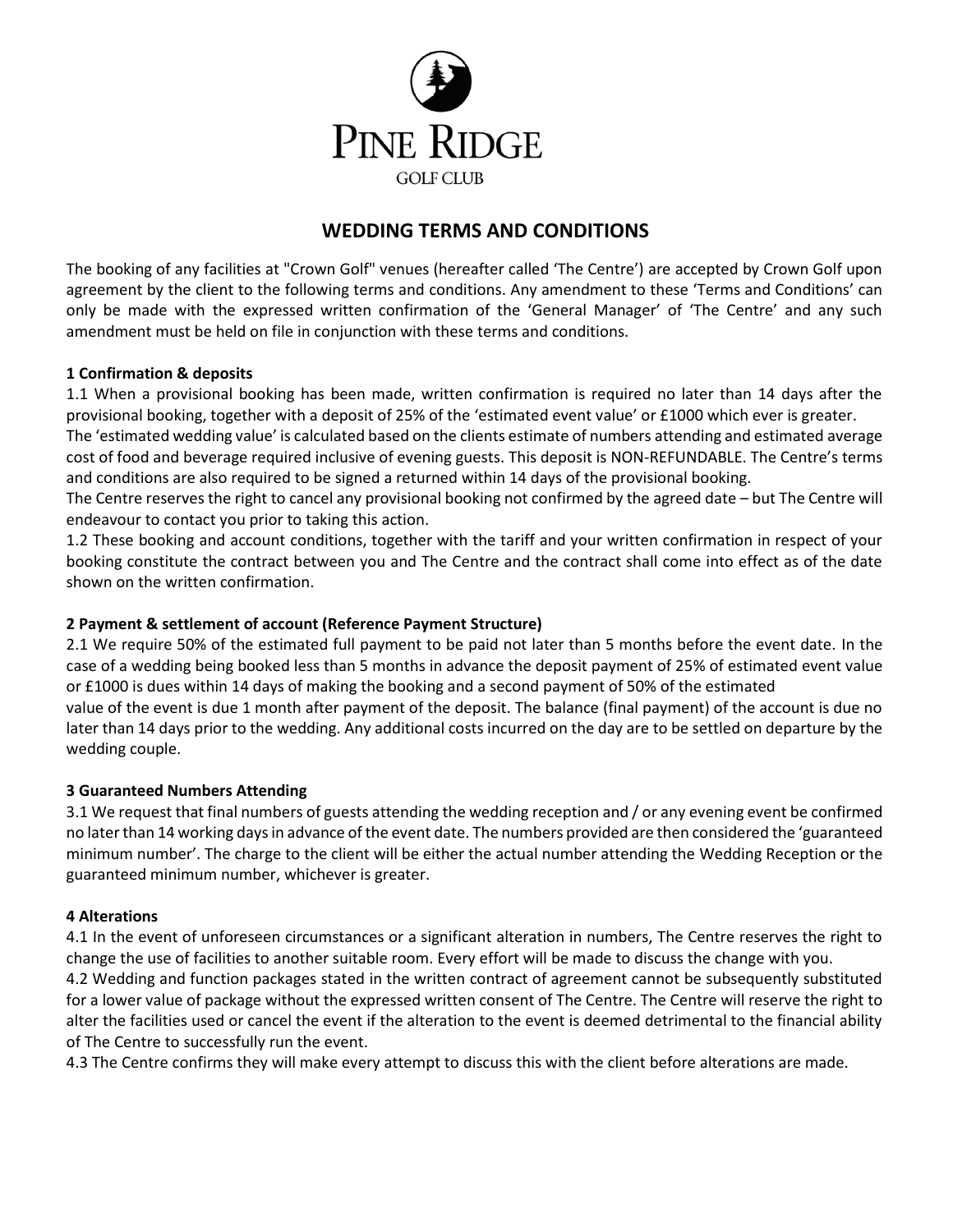4.4 In the case that an alteration needs to be made to the booking as a result of the reasonable means of The Centre to source specific products or services due to circumstances beyond its reasonable control, The Centre will provide an alternative product or service of equivalent value and notify the client in advance of any such alteration.

# **5 Cancellations**

5.1We realise circumstances occasionally mean that an event may have to be cancelled. Any deposit will be retained or, may be transferred to another date within the same year so long as the cancellation is made at least 3 months before the scheduled event. If the cancellation is made within 3 months of the original confirmed date, the value of the booking will be evaluated and an invoice for 50% of the lost revenue will be payable, less any deposit. A 100% cancellation fee will be charged should the function be cancelled within 1 month based on the original confirmed booking.

## **6 Insurance**

6.1The Centre will take all necessary care but cannot take responsibility for the damage or loss of items before, during or after a function. You might consider arranging your own insurance. The Centre can provide details of one of these policies and will be happy to assist you on request. Please note that any contract of insurance has to be made by you directly with the insurance company. For your convenience we suggest you telephone a company specialising in Wedding Insurance.

## **7 Security**

7.1 The Centre requests that arrangements for additional security requirements over and above the existing service provided by The Venue can be made upon request and will carry a subsequent charge.

## **8 Prices**

8.1 All prices provided by The Centre are current at the time of going to print. The Centre reserves the right to amend food and beverage prices should costs to The Centre increase substantially, any such change will be given by formal notice. All quoted prices may be adjusted to allow for changes in either VAT or other Government taxes and currency fluctuations.

# **9 General**

9.1 The Client shall cover The Centre against any loss, damage, cost or expense caused to or suffered by the Centre, its property or grounds or any agents, guest or employee arising as a result of the deliberate, casual or accidental act of the Client, his agent, employee or guest of the wedding.

9.2 The Centre shall not be liable for any loss or damage to the property owned by, or in the custody of the Client or his agents, employees or guest. Guests' vehicles are parked in the Centre's car park(s) entirely at the risk of the owners and their guests.

9.3 The Client will not arrange for the delivery of any goods or material to The Centre without prior agreement with the management of The Centre.

9.4 The Client shall not bring on to site (The Centre) any inflammable or hazardous material nor shall he or his agent, employee or guests, commit any act or erect any structure, which may endanger The Centre, or any persons within it. Clients will be responsible for ensuring that all measures necessary for the good health and safety of their employees, agents and guests are employed and enforced.

9.5 The Centre does not allow the consumption of drinks (alcoholic or otherwise) or foods not purchased directly from The Venue.

9.6 The Client agrees to take full responsibility, and reimburse The Centre, for the cost of repair arising from any damage to the property, contents or grounds by their employees, agents or guests.

9.7 The Centre reserves the right to impose a charge of £100.00 for soiling / staining of materials caused by irresponsible behaviour.